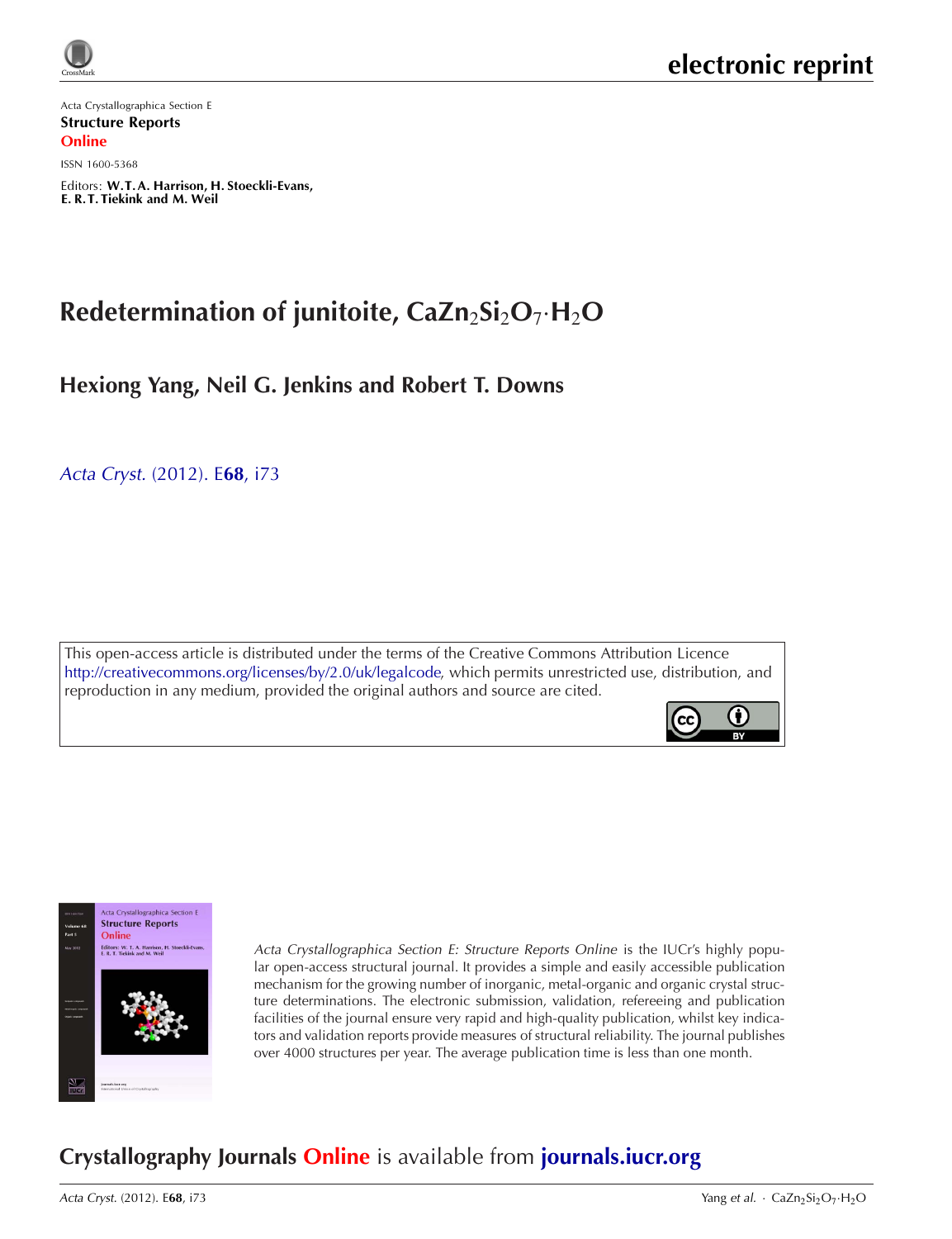$V = 676.5$  (3)  $\AA^3$  $Z = 4$ 

Mo  $K\alpha$  radiation  $\mu = 8.21$  mm<sup>-</sup>  $T = 293$  K

 $0.06 \times 0.06 \times 0.05$  mm

Acta Crystallographica Section E Structure Reports **Online** 

ISSN 1600-5368

## Redetermination of junitoite,  $CaZn_2Si_2O_7·H_2O$

#### Hexiong Yang,<sup>a\*</sup> Neil G. Jenkins<sup>b</sup> and Robert T. Downs<sup>a</sup>

<sup>a</sup>Department of Geosciences, University of Arizona, 1040 E. 4th Street, Tucson, Arizona 85721-0077, USA, and <sup>b</sup>Sabino High School, 5000 North Bowes Road, Tucson, Arizona 85749, USA

Correspondence e-mail: hyang@u.arizona.edu

Received 28 August 2012; accepted 31 August 2012

Key indicators: single-crystal X-ray study;  $T = 293$  K; mean  $\sigma(S_i-O) = 0.001$  Å;  $R$  factor = 0.017;  $wR$  factor = 0.044; data-to-parameter ratio = 19.3.

The crystal structure of the mineral junitoite, ideally  $CaZn_2Si_2O_7·H_2O$  (calcium dizinc disilicate monohydrate), was first determined by Hamilton & Finney [Mineral. Mag. (1985), **49**, 91–95] based on the space group  $A$ ma2, yielding a reliability factor  $R$  of 0.10, with isotropic displacement parameters for all non-H atoms. The present study reports a structure redetermination of junitoite using single-crystal X-ray diffraction data from a natural sample, demonstrating that the space group of this mineral is actually Aea2, which can be attained simply by shifting the origin. Topologically, the structure models in the space groups Aea2 and Ama2 are analogous, consisting of chains of corner-sharing  $ZnO<sub>4</sub>$ tetrahedra parallel to the b axis, cross-linked by  $Si<sub>2</sub>O<sub>7</sub>$ tetrahedral dimers (the site symmetry of the bridging O atom is ..2) along  $a$  and  $c$ , forming a three-dimensional framework. The  $Ca^{2+}$  cations (site symmetry ..2) are situated in cavities of the framework and are bonded to five O atoms and one  $H_2O$ molecule (site symmetry ..2) in a distorted octahedral coordination environment. However, some bond lengths, especially for the  $SiO<sub>4</sub>$  tetrahedron, are noticeably different between the two structure models. Hydrogen bonding in junitoite is found between the water molecule and a framework O atom.

#### Related literature

For junitoite, see: Williams (1976); Hamilton & Finney (1985). For junitoite-related minerals and compounds, see: Lin et al. (1999); Fleet & Liu (2001); Kolitsch et al. (2009); Yang et al. (2012). Parameters for bond-valence calculations were taken from Brese & O'Keeffe (1991).

#### Experimental

Crystal data

| $CaZn_2Si_2O_7·H_2O$ |  |
|----------------------|--|
|                      |  |
| $M_r = 357.02$       |  |
| Orthorhombic, Aea2   |  |
| $a = 12.530(4)$ Å    |  |
| $b = 6.3056(18)$ Å   |  |
| $c = 8.562(3)$ Å     |  |
|                      |  |

#### Data collection

| Bruker APEXII CCD area-detector      | 2719 measured reflections              |
|--------------------------------------|----------------------------------------|
| diffractometer                       | 1257 independent reflections           |
| Absorption correction: multi-scan    | 1189 reflections with $I > 2\sigma(I)$ |
| (SADABS; Sheldrick, 2005)            | $R_{\rm int} = 0.021$                  |
| $T_{\min} = 0.639, T_{\max} = 0.684$ |                                        |
|                                      |                                        |

#### Refinement

| $R[F^2 > 2\sigma(F^2)] = 0.017$ | H atoms treated by a mixture of                    |
|---------------------------------|----------------------------------------------------|
| $wR(F^2) = 0.044$               | independent and constrained                        |
| $S = 1.07$                      | refinement                                         |
| 1257 reflections                | $\Delta \rho_{\text{max}} = 0.52 \text{ e A}^{-3}$ |
| 65 parameters                   | $\Delta \rho_{\text{min}} = -0.65$ e $\AA^{-3}$    |
| 1 restraint                     | Absolute structure: Flack (1983),                  |
|                                 | 580 Friedel pairs                                  |
|                                 | Flack parameter: 0.023 (12)                        |

### Table 1

Hydrogen-bond geometry  $(\mathring{A}, \degree)$ .

| $D$ — H $\cdots$ $A$ | $D-H$   | $H \cdot \cdot \cdot A$ | $D\cdots A$ | $D - H \cdots A$ |
|----------------------|---------|-------------------------|-------------|------------------|
| $OW5-H\cdots O1$     | 0.70(3) | 2.18(2)                 | 2.875(2)    | 170(3)           |

Data collection: APEX2 (Bruker, 2004); cell refinement: SAINT (Bruker, 2004); data reduction: SAINT; program(s) used to solve structure: SHELXS97 (Sheldrick, 2008); program(s) used to refine structure: SHELXL97 (Sheldrick, 2008); molecular graphics: Xtal-Draw (Downs & Hall-Wallace, 2003); software used to prepare material for publication: publCIF (Westrip, 2010).

We gratefully acknowledge support of this study by the Arizona Science Foundation.

Supplementary data and figures for this paper are available from the IUCr electronic archives (Reference: WM2677).

#### References

- Brese, N. E. & O'Keeffe, M. (1991). Acta Cryst. B47, 192–197.
- Bruker (2004). APEX2 and SAINT. Bruker AXS Inc., Madison, Wisconsin, USA.
- Downs, R. T. & Hall-Wallace, M. (2003). Am. Mineral. 88, 247–250.
- Flack, H. D. (1983). Acta Cryst. A39, 876–881.
- Fleet, M. E. & Liu, X. (2001). J. Solid State Chem. 161, 166–172.
- Hamilton, R. D. & Finney, J. J. (1985). Mineral. Mag. 49, 91–95.
- Kolitsch, U., Wierzbicka-Wieczorek, M. & Tillmanns, E. (2009). Can. Mineral. 47, 421–431.
- Lin, J. H., Lu, G. X., Du, J., Su, M. Z., Loong, C.-K. & Richardson, J. W. Jr (1999). J. Phys. Chem. Solids, 60, 975–983.
- Sheldrick, G. M. (2005). SADABS. University of Göttingen, Germany.
- Sheldrick, G. M. (2008). Acta Cryst. A64, 112–122.
- Westrip, S. P. (2010). J. Appl. Cryst. 43, 920–925.
- Williams, S. A. (1976). Am. Mineral. 61, 1255–1258.
- Yang, H., Downs, R. T., Evans, S. H. & Pinch, W. W. (2012). Am. Mineral. In the press.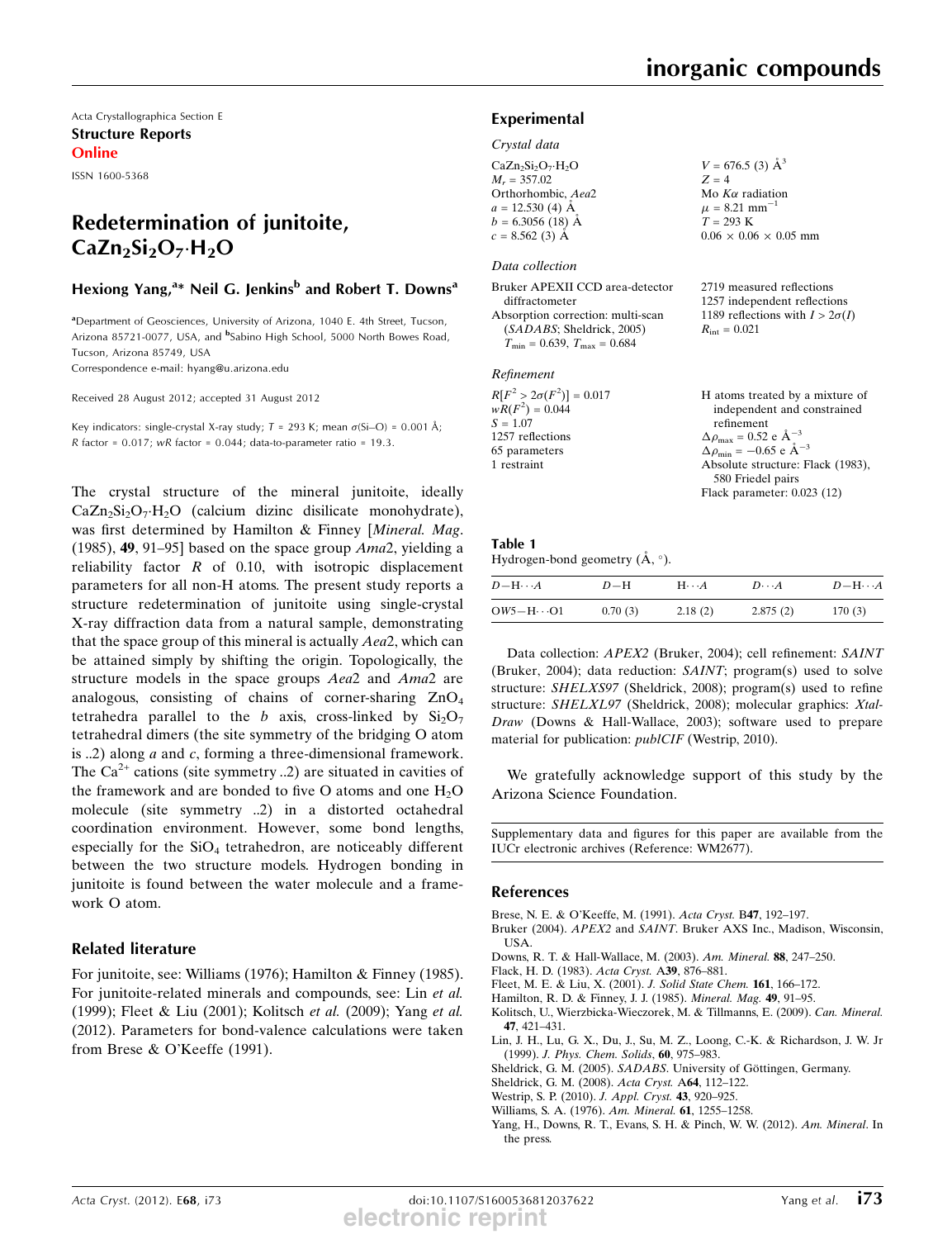# **supplementary materials**

*Acta Cryst.* (2012). E**68**, i73 [doi:10.1107/S1600536812037622]

### Redetermination of junitoite, CaZn<sub>2</sub>Si<sub>2</sub>O<sub>7</sub>**·H**<sub>2</sub>O

#### **Hexiong Yang, Neil G. Jenkins and Robert T. Downs**

#### **Comment**

Junitoite,  $CaZn_2Si_2O_7.H_2O$ , from the Christmas Mine, Gila County, Arizona was first described by Williams (1976) with orthorhombic symmetry in space group *Bbm*2 (non-standard setting of space group No. 40) and unit-cell parameters *a* = 6.309,  $b = 12.503$ ,  $c = 8.549$  Å. By adopting the standard unit-cell setting of this space group in Ama2 ( $a = 12.510$ ,  $b = 12.510$ 6.318,  $c = 8.561$  Å) for this mineral, Hamilton & Finney (1985) noted that while the Weissenberg photographic data pointed to *Ama*2, the X-ray diffractometer data were also compatible with the space group *Aea*2. Although the two space groups yielded similar reliability factors  $R1 \sim 0.10$  with isotropic displacement parameters for all atoms (H atoms were not located), Hamilton & Finney (1985) chose *Ama*2 for their final structure report because it "produces less distortion of the coordination polyhedra and provides a structure in which the site symmetry of the cations is more similar to other zinc silicates". Their attempts at refinement with anisotropic displacement parameters resulted in non-positive definite displacement parameters for a number of atoms. In our efforts to understand the hydrogen bonding environments in minerals and their relationships to Raman spectra, we concluded that the structural model for junitoite needed improvement. This study reports a structure redetermination of junitoite from the type locality by means of single-crystal X-ray diffraction data, demonstrating that the space group of this mineral is actually *Aea*2, rather than *Ama*2.

The crystal structure of junitoite consists of chains of corner-sharing ZnO4 tetrahedra parallel to the *b* axis, cross-linked by  $Si_2O_7$  tetrahedral dimers along *a* and *c* to form a three-dimensional framework. The Ca<sup>2+</sup> cations, situated in cavities of the framework, are bonded to five O atoms and one H<sub>2</sub>O molecule in a distorted octahedral [CaO<sub>5</sub>(H<sub>2</sub>O)] coordination environment (Figs. 1, 2). As described below, it may be useful to consider that there is a Ca—H2O bonded pair in the cavity. The structure of junitoite in space group *Aea*2 resembles that in space group *Ama*2 (Hamilton & Finney, 1985). In fact, as noted by Hamilton & Finney (1985), the structure model in *Aea*2 can be attained simply by shifting the origin of the structure model in *Ama*2 from (*x, y, z*) to (*x* - 1/4, *y* - 1/4, *z*). Upon this shift, the only major structural change is that the two unique Zn atoms at the 4*a* sites in the *Ama*2 structure model are transformed into a single atom at the 8*b* site in the *Aea*2 structure model. The numbers and coordination polyhedra of the distinct Ca, Si, and O sites remain unaffected. However, some bond lengths are noticeably different between the two structure models. For example, the Si—O, Zn—O, and Ca—O bond lengths range from 1.55 (5) to 1.69 (5) Å, 1.93 (4) to 1.99 (4) Å, and 2.29 (7) to 2.44 (5) Å in the *Ama*2 structure model, respectively, but from 1.6130 (14) to 1.6719 (12) Å, 1.9454 (13) to 1.9691 (13) Å, and 2.286 (2) to 2.439 (2) Å in the *Aea*2 structure model. The Si—O—Si angle within the Si<sub>2</sub>O<sub>7</sub> disiilicate group is 124.8 (1)<sup>o</sup> in our study, which is slightly greater than that  $(122.4^{\circ})$  determined by Hamilton & Finney (1985).

The hydrogen bond in junitoite is found between Ow5 and O1, with Ow5 as the donor and O1 as the acceptor. This agrees with the calculated bond-valence sums of 0.42 valence units for Ow5 and 1.77 valence units for O1 by using the parameters given by Brese & O′Keeffe (1991). For numerical details of the hydrogen-bonding geometry, see: Table 1.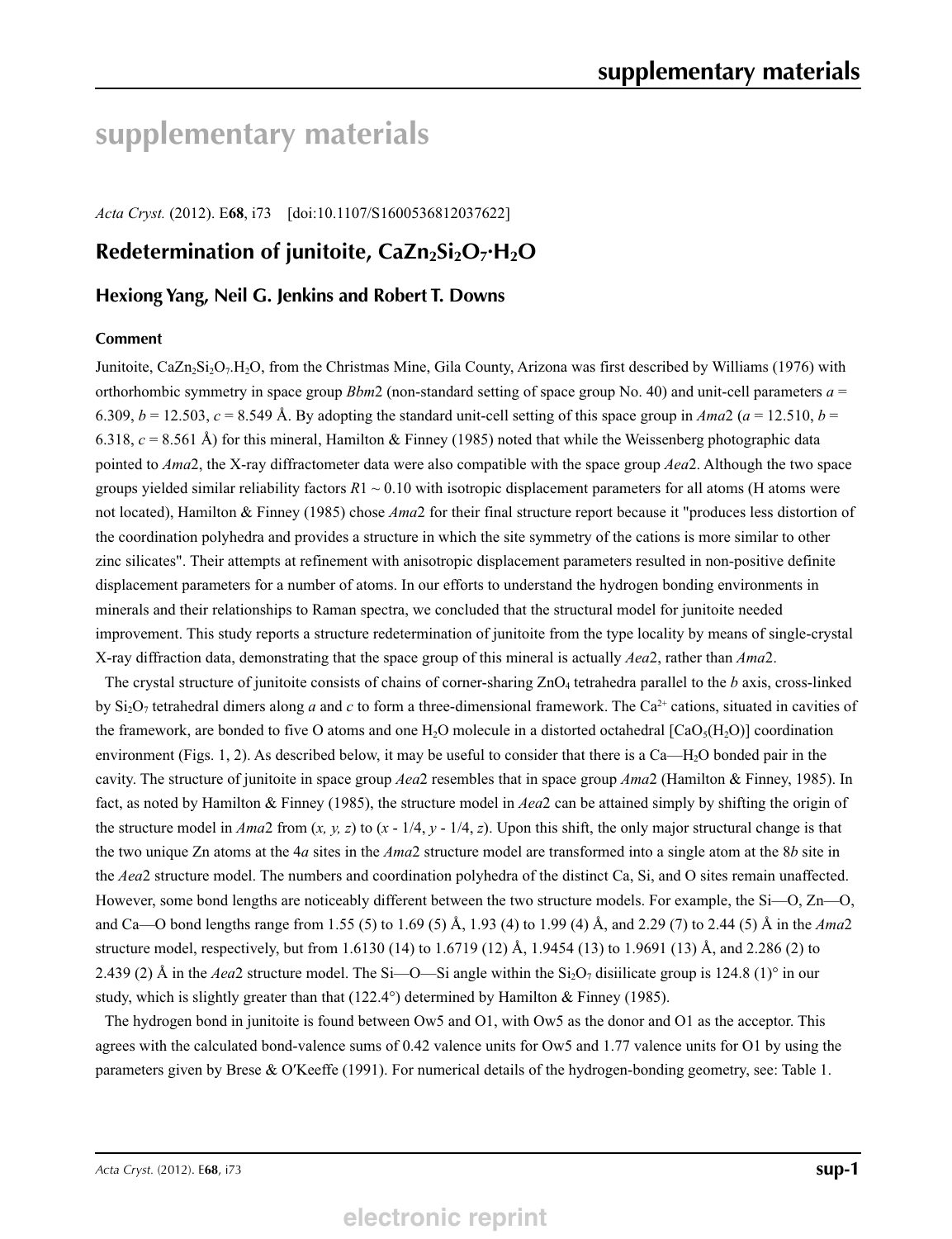Remarkably, junitoite is topologically related to a group of compounds with the general formula  $BaM^{2+}_2Si_2O_7$ , where M = Be (barylite and clinobarylite), Fe (andremeyerite), Cu (scottyite), and Mg, Mn, Co, and Zn in synthetic phases. These Ba-silicates are all comprised of corner-sharing  $MO_4$  tetrahedral chains that are interlinked by  $Si<sub>2</sub>O<sub>7</sub>$  tetrahedral dimers and  $Ba^{2+}$  cations, despite their diverse structural symmetries (Yang *et al.*, 2012). Intriguingly, there is no documentation for any  $SrM_2Si_2O_7$  compounds. It then begs the question whether the  $BaM_2Si_2O_7$  compounds are capable of accommodating a significant amount of cations smaller than  $Ba^{2+}$ . Similar to the pair (Ca<sup>2+</sup> + H<sub>2</sub>O) in junitoite, the Ba<sup>2+</sup> cations in the BaM<sub>2</sub>Si<sub>2</sub>O<sub>7</sub> structures are also situated in the cavities of the framework formed by the  $Si<sub>2</sub>O<sub>7</sub>$  dimers and the  $MO_4$  tetrahedral chains. Conceivably, any substantial replacement of large Ba<sup>2+</sup> by smaller divalent cations (such as  $Sr^{2+}$ ) would require, in addition to the other structural adjustments (such as the tilting or distortion of *M*O<sub>4</sub> and/or SiO<sub>4</sub> tetrahedra), a further narrowing of the Si—O—Si angle in the  $Si<sub>2</sub>O<sub>7</sub>$  group in order to satisfy the bonding environment for smaller cations. This, however, would not be energetically favorable, because the Si—O—Si angles in the  $BaM_2Si_2O_7$ compounds, ranging from 124 to 135°, are already among the smallest of disilicate materials, *e.g.* for high-temperature BaZn<sub>2</sub>Si<sub>2</sub>O<sub>7</sub> (Lin *et al.*, 1999), high-pressure rare earth (*RE*) disilicates  $RE_2Si_2O_7$  (Fleet & Liu, 2001) or BaKY(Si<sub>2</sub>O<sub>7</sub>) (Kolitsch *et al.*, 2009). Accordingly, any sizable substitution of smaller  $Sr^{2+}$  for  $Ba^{2+}$  would worsen the bonding energetics for this site and thus destabilize the structure. For junitoite,  $Ca^{2+}$  by itself, which is even smaller than  $Sr^{2+}$ , is apparently too small to occupy the cavities in the framework. Therefore, the presence of the  $H_2O$ —Ca<sup>2+</sup> bonded pair is essential to stabilize its structure. By the same token, one could argue that the pair  $(Sr^{2+} + H_2O)$  together may be too large for the cavities in the structures analogous to those for the  $BaM_2Si_2O_7$  materials, since there is no report for any  $SrM<sup>2+</sup>2Si_2O_7.H_2O$ compound up to date. Based on this reasoning, we postulate that more compounds with composition  $CaM^2_{2}Si_2O_7H_2O$ may be found in nature or synthesized in laboratories. Furthermore, it would be interesting if the Sr—H<sub>2</sub>O pair might be found in digermanates, where this structural unit is even larger.

#### **Experimental**

The junitoite crystal used in this study is from the type locality, the Christmas Mine, Gila County, Arizona and is in the collection of the RRUFF project (http://rruff.info/R120100). Its chemical composition measured by Williams (1976) is  $Ca<sub>0.98</sub>Zn<sub>1.96</sub>Si<sub>1.84</sub>O<sub>6.6</sub>1.13H<sub>2</sub>O.$ 

#### **Refinement**

The H atom was located near Ow5 from difference Fourier syntheses and its position refined freely with a fixed isotropic displacement ( $U_{iso}$  = 0.03). For simplicity, the ideal chemistry, CaZn<sub>2</sub>Si<sub>2</sub>O<sub>7</sub>.H<sub>2</sub>O, was assumed during the final refinement. The highest residual peak in the difference Fourier maps was located at (0.6270, 0.1150, 0.9598), 0.69 Å from O1, and the deepest hole at (0.3072, 0.2596, 0.0874), 0.81 Å from Zn.

#### **Computing details**

Data collection: *APEX2* (Bruker, 2004); cell refinement: *SAINT* (Bruker, 2004); data reduction: *SAINT* (Bruker, 2004); program(s) used to solve structure: *SHELXS97* (Sheldrick, 2008); program(s) used to refine structure: *SHELXL97* (Sheldrick, 2008); molecular graphics: XtalDraw (Downs & Hall-Wallace, 2003); software used to prepare material for publication: *publCIF* (Westrip, 2010).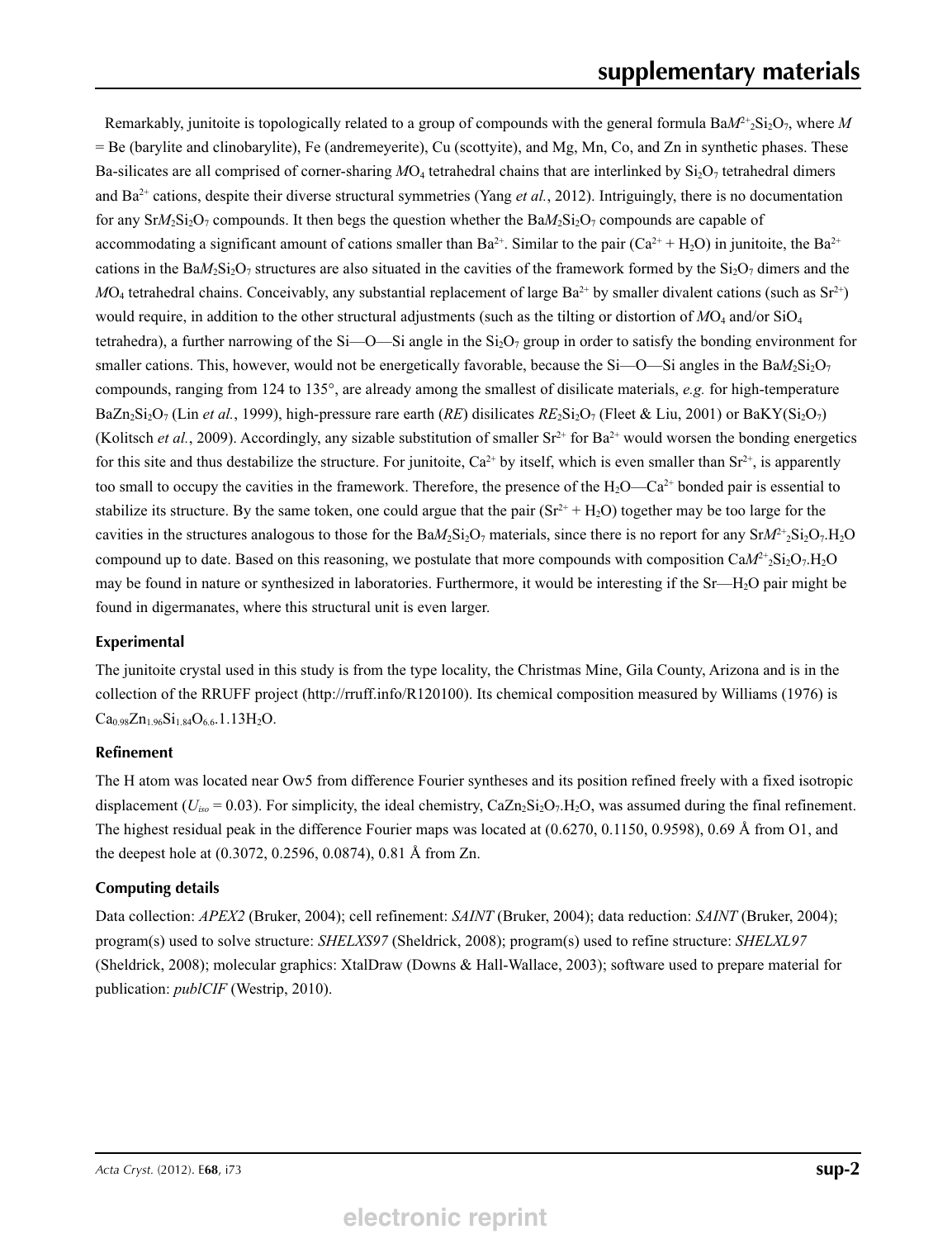

#### **Figure 1**

Crystal structure of junitoite. The gray, green, and small blue spheres represent Ca, Ow5, and H atoms, respectively. The yellow and red tetrahedra represent ZnO<sub>4</sub> and SiO<sub>4</sub> groups, respectively.



#### **Figure 2**

Atoms in junitoite with corresponding ellipsoids at the 99.9% probability level. The gray, yellow, purple, red, and green ellipsoids represent Ca, Zn, Si, O, and Ow5, respectively. The small blue spheres represent H atoms.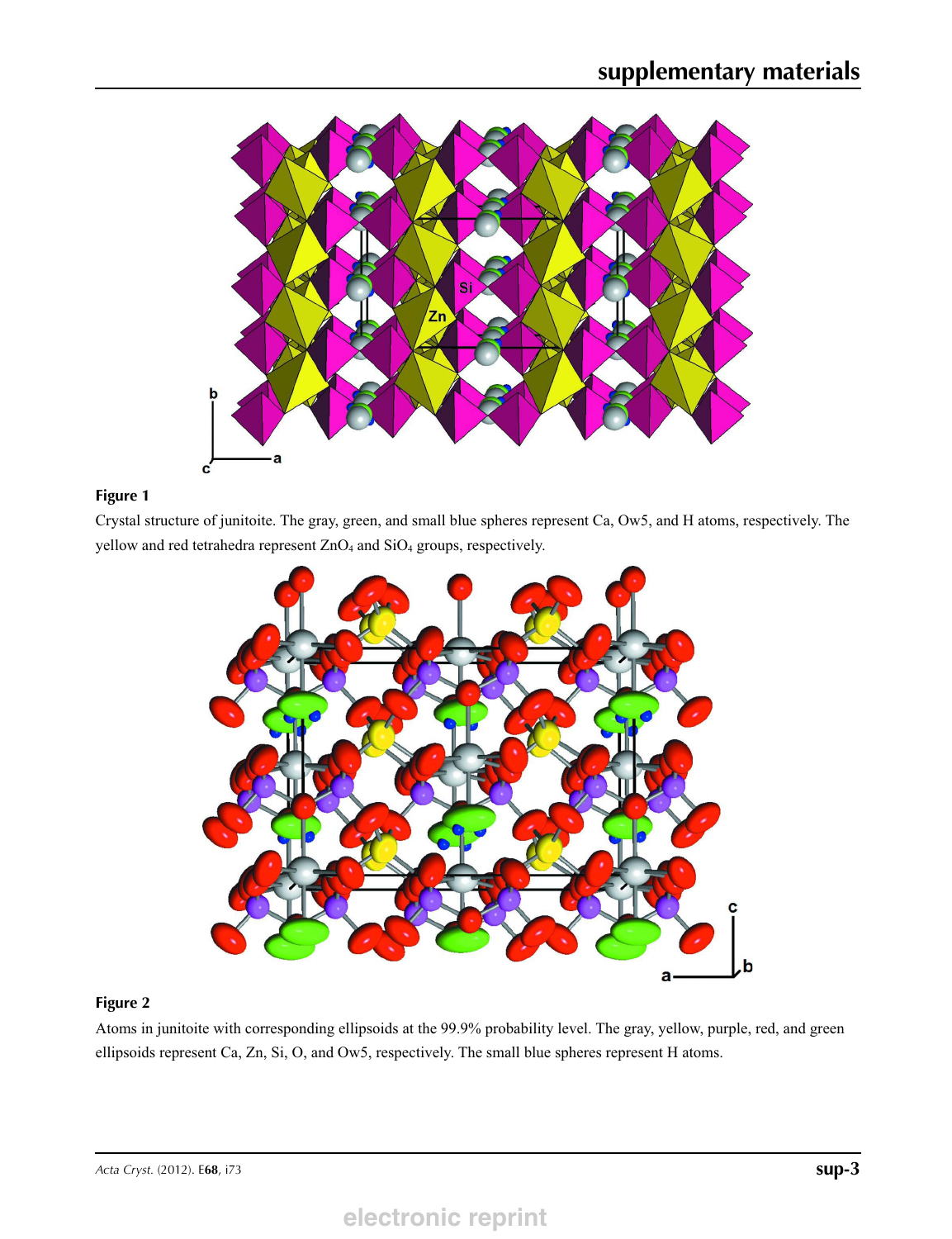#### **calcium dizinc disilicate monohydrate**

#### *Crystal data*

 $CaZn<sub>2</sub>Si<sub>2</sub>O<sub>7</sub>·H<sub>2</sub>O$  $M_r = 357.02$ Orthorhombic, *Aea*2 Hall symbol: A 2 -2ac  $a = 12.530(4)$  Å  $b = 6.3056(18)$  Å  $c = 8.562(3)$  Å  $V = 676.5$  (3) Å<sup>3</sup>  $Z = 4$ 

#### *Data collection*

Bruker APEXII CCD area-detector diffractometer Radiation source: fine-focus sealed tube Graphite monochromator *φ* and *ω* scan Absorption correction: multi-scan (*SADABS*; Sheldrick, 2005)  $T_{\text{min}} = 0.639, T_{\text{max}} = 0.684$ 

#### *Refinement*

| Refinement on $F^2$                              | H atoms treated by a mixture of independent                    |
|--------------------------------------------------|----------------------------------------------------------------|
| Least-squares matrix: full                       | and constrained refinement                                     |
| $R[F^2 > 2\sigma(F^2)] = 0.017$                  | $w = 1/[\sigma^2(F_0^2) + (0.0094P)^2]$                        |
| $wR(F^2) = 0.044$                                | where $P = (F_o^2 + 2F_c^2)/3$                                 |
| $S = 1.07$                                       | $(\Delta/\sigma)_{\text{max}} = 0.001$                         |
| 1257 reflections                                 | $\Delta\rho_{\text{max}} = 0.52$ e Å <sup>-3</sup>             |
| 65 parameters                                    | $\Delta\rho_{\rm min} = -0.65$ e Å <sup>-3</sup>               |
| 1 restraint                                      | Extinction correction: SHELXL97 (Sheldrick,                    |
| Primary atom site location: structure-invariant  | 2008), $Fc^* = kFc[1+0.001xFc^2\lambda^3/sin(2\theta)]^{-1/4}$ |
| direct methods                                   | Extinction coefficient: 0.0120 (4)                             |
| Secondary atom site location: difference Fourier | Absolute structure: Flack (1983), 580 Friedel                  |
| map                                              | pairs                                                          |
| Hydrogen site location: difference Fourier map   | Flack parameter: $0.023(12)$                                   |

#### *Special details*

**Geometry**. All e.s.d.'s (except the e.s.d. in the dihedral angle between two l.s. planes) are estimated using the full covariance matrix. The cell e.s.d.'s are taken into account individually in the estimation of e.s.d.'s in distances, angles and torsion angles; correlations between e.s.d.'s in cell parameters are only used when they are defined by crystal symmetry. An approximate (isotropic) treatment of cell e.s.d.'s is used for estimating e.s.d.'s involving l.s. planes.

 $F(000) = 696$  $D_x$  = 3.506 Mg m<sup>-3</sup>

 $\theta$  = 4.3–33.2°  $\mu$  = 8.21 mm<sup>-1</sup>  $T = 293 \text{ K}$ Cuboid, colorless  $0.06 \times 0.06 \times 0.05$  mm

 $R_{\text{int}} = 0.021$ 

 $h = -8 \rightarrow 19$  $k = -9 \rightarrow 8$ *l* = −12→13

Mo *Kα* radiation,  $\lambda = 0.71073$  Å Cell parameters from 1387 reflections

2719 measured reflections 1257 independent reflections 1189 reflections with  $I > 2\sigma(I)$ 

 $\theta_{\text{max}} = 33.3^{\circ}, \theta_{\text{min}} = 3.3^{\circ}$ 

**Refinement**. Refinement of  $F^2$  against ALL reflections. The weighted *R*-factor  $wR$  and goodness of fit *S* are based on  $F^2$ , conventional *R*-factors *R* are based on *F*, with *F* set to zero for negative  $F^2$ . The threshold expression of  $F^2 > \sigma(F^2)$  is used only for calculating *R*-factors(gt) *etc*. and is not relevant to the choice of reflections for refinement. *R*-factors based on *F*<sup>2</sup> are statistically about twice as large as those based on *F*, and *R*- factors based on ALL data will be even larger.

*Fractional atomic coordinates and isotropic or equivalent isotropic displacement parameters (Å<sup>2</sup>)* 

|    | x           |              |            | $U_{\rm iso}*/U_{\rm eq}$ |
|----|-------------|--------------|------------|---------------------------|
| Ca | 0.0000      | 0.5000       | 0.51882(6) | 0.00899(12)               |
| Zn | 0.252164(9) | 0.244531(17) | 0.13494(6) | 0.00808(7)                |
| Si | 0.11827(4)  | 0.00274(4)   | 0.39406(7) | 0.00615(9)                |